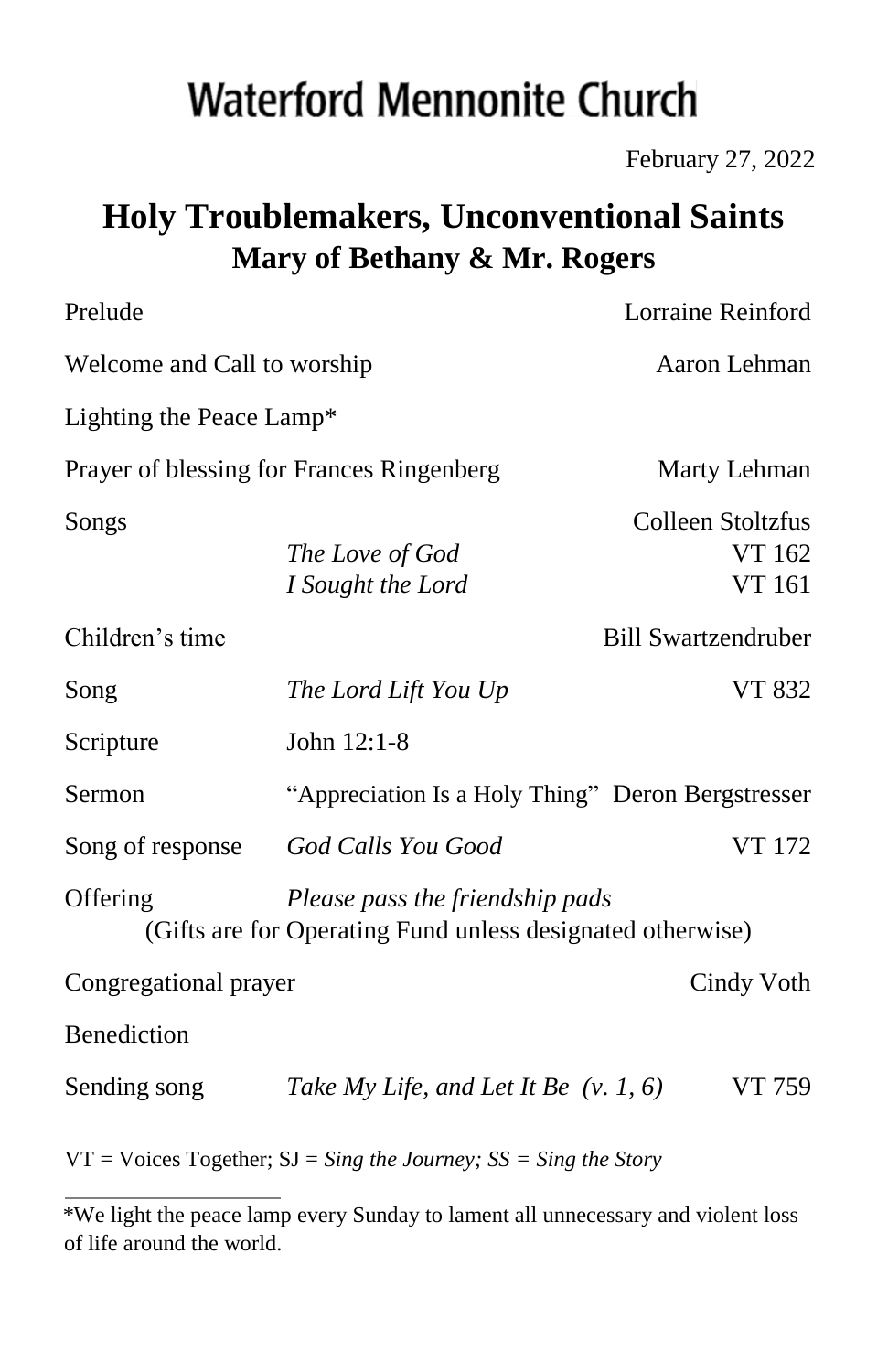#### **Welcome Guests**

We are glad to have you join us in worship today. If you have young children, there are sermon boards for children near the tables as you enter the worship space; please pick one up as you enter. Large print copies of the hymnal and hearing aid systems are available from the ushers.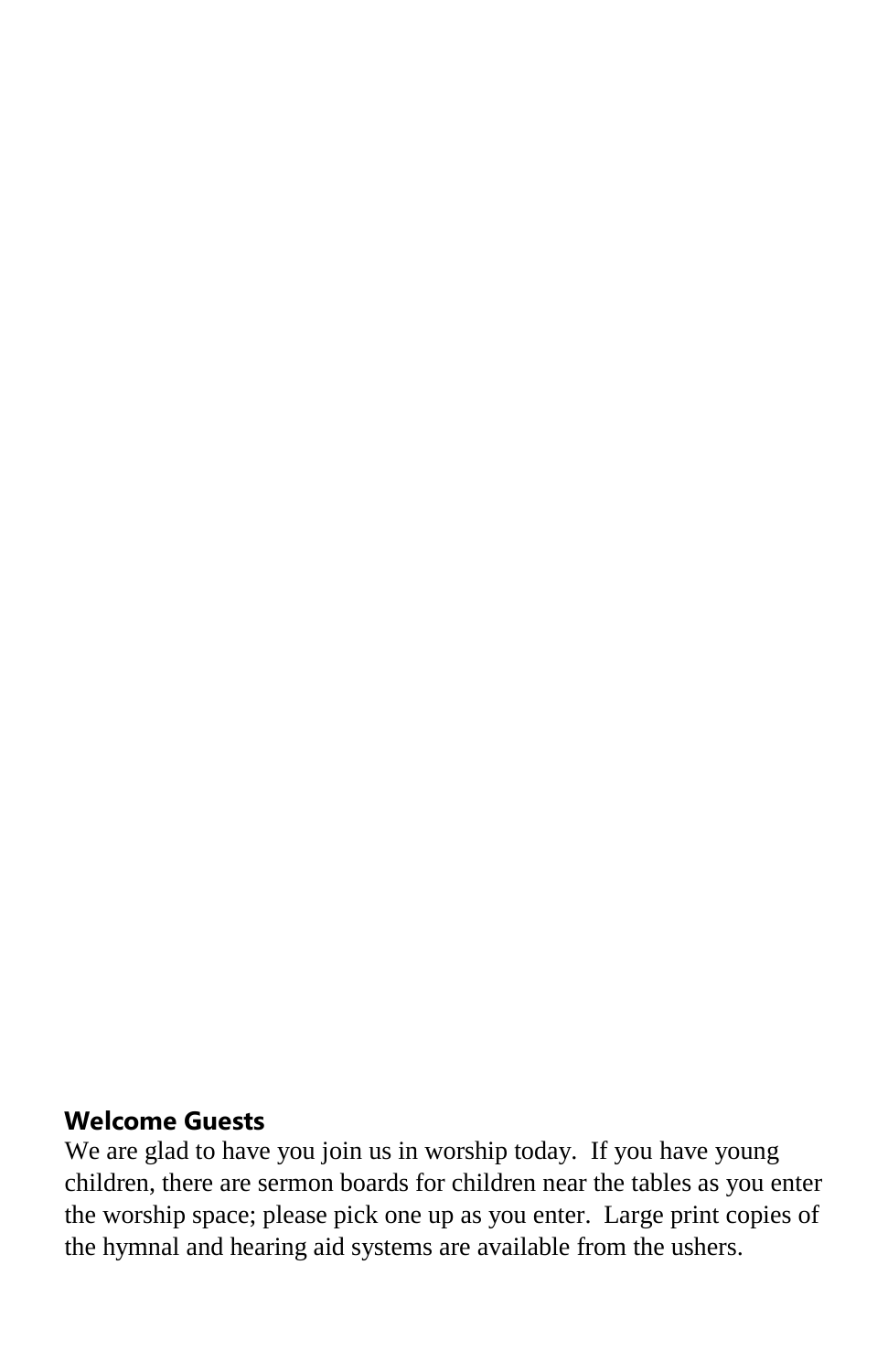## **Prayers for Brothers and Sisters**

*Arnold Roth*, who celebrated his 90<sup>th</sup> birthday on Wednesday the 23<sup>rd</sup>, for God's grace and joy to be poured out on him. Join in his celebration by signing a card for him at the table in the foyer.

For the *peace of Ukraine and* for *the churches of Ukraine* ministering for peace during this difficult time.

This week we remember in prayer young adult *Ben Wengerd* who is a sophomore at Trine University.

Claramae Klink, who celebrates her 95<sup>th</sup> birthday on Monday the 28<sup>th</sup>, for God's grace and joy to be poured out on her. Join in her celebration by signing a card for her at the table in the foyer.

Praise God for the *development and launch of a new program* through Mennonite Mission Network that offers Anabaptist theological resources in French, along with free monthly online webinars offered by le Centre de Formation á la Justice et á la Paix (Justice and Peace Training Center).

*Bruce & Cheryl Snyder* as Cheryl is recovering at home with a broken arm following a fall on the ice.

For members of the *Bible Missionary Church in Myanmar* (a Mennonite World Conference national member church) who have fled to the mountains to live in safety, but where medicine, food and clothing are scarce.